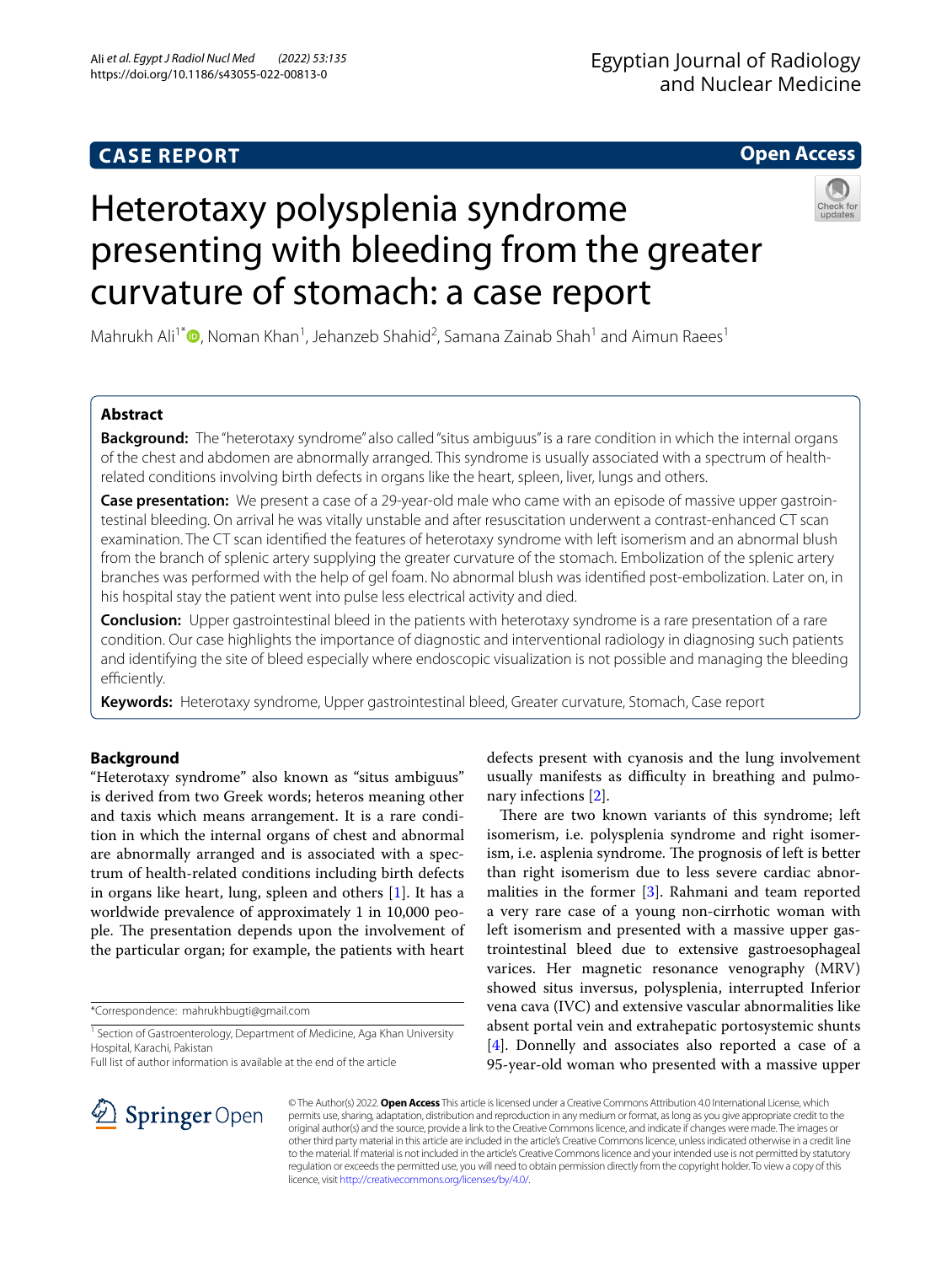gastrointestinal bleed and difusely tender on abdominal examination. Her CT scan of abdomen and pelvis did not show the cause of her bleed but revealed features of left isomerism, i.e. multiple splenic nodules, malrotation of midgut and azygous continuation of IVC [\[5](#page-3-4)].

We are reporting the frst case of left isomerism variant of heterotaxy syndrome presenting with upper gastrointestinal bleed (non-variceal) from the greater curvature of stomach which was managed successfully with radiological intervention.

### **Case presentation**

A 29-year-old male presented with a history of one episode of massive hematemesis. He was referred from another hospital where his esophagogastroduodenoscopy (EGD) was performed which revealed a large blood clot in the stomach. Due to poor visibility on endoscopic examination, the site of bleed was not identifed. On arrival the patient was in shock with a blood pressure of 80/45 mmHg; heart rate was 121 beats per minute. He was short of breath and his respiratory rate was 29 breaths per minute with  $O<sub>2</sub>$  saturations at room air of 88%. He was resuscitated with intravenous hydration and vasopressors were started. He was kept nil per oral (NPO); intravenous proton pump inhibitor infusion and broad-spectrum antibiotics were given.

His laboratory data showed haemoglobin levels of 9.8 g/dl (normal range: 12.3–16.6) that dropped from his baseline of 16.1 g/dl. He was transfused one packed cell volume. His plasma lactic acid was reported to be 14.7 mmol/L (normal range: 0.5–2.2 mmol/L). He had one episode of massive hematemesis in the emergency room that lead to endotracheal intubation of the patient to maintain his airway. His chest x-ray (CXR) revealed bilateral lung infltrates. Blood, urine and tracheal cultures were sent.

A contrast-enhanced computerized tomography scan (CECT) of the abdomen was done to identify the site of bleed which showed features consistent with heterotaxy syndrome, i.e. presence of a midline/transverse liver, polysplenia and hemiazygos/azygos continuation of the inferior vena cava, Fig. [1](#page-2-0).

The CECT also showed a significantly distended stomach with a large hematoma and arterial blush along the greater curvature representing active bleed, Fig. [2](#page-2-1).

Interventional radiology (IR) team was taken on board and they performed mesenteric angiography which revealed an abnormal blush from a branch of the splenic artery, corresponding with CT blush; this was then embolized successfully using gel foam. Post-embolization showed no further flling of the vessels, Fig. [3](#page-3-5).

Post-embolization, there was no further episode of any bleeding. His tracheal cultures showed a growth of

Raoultella terrigena which was sensitive to fosfomycin and colistin. His echocardiography showed complete, unbalanced, atrioventricular (AV) canal defect, single atrium, suspicion of total anomalous pulmonary veins, common AV valve, moderate to large size inlet ventricular septal defect (VSD) with bidirectional shunt and systemic right ventricular and pulmonary artery pressures.

He was kept under observation in ICU with the ongoing management for gastrointestinal bleed with proton pump inhibitor infusion. His chest infection was treated with culture-sensitive antibiotics; and for shock, intravenous fuids and vasopressors were continued. Later on, in his ICU stay he went into pulseless electrical activity. His cardiopulmonary resuscitation was performed but the return of spontaneous circulation (ROSC) was not achieved and death was declared.

## **Discussion**

Based on certain morphological features, the patients of heterotaxy syndrome are divided in two sub-types, i.e. bilateral right handedness (right isomerism) and bilateral left handedness (left isomerism). Right isomerism is associated with extensive cardiac malformations as compared to left isomerism  $[6]$  $[6]$ . The 1-year mortality in patients of heterotaxy syndrome who have complex heart abnormalities is approximately 85% with right isomerism and more than 50% with left isomerism [\[7](#page-3-7)].

Left isomerism as in this case is mostly associated with atrioventricular septal defects (ASVD), interrupted IVC (hepatic part), persistence of left SVC, polysplenia, midline liver, extrahepatic portal vein atresia  $[8]$  $[8]$ . The prevalence of polysplenia is 2.5 in 100,000 of live births and is found in approximately 55% of patients with left isomerism [\[9\]](#page-3-9). Only less than 1% of the population has abnormalities in IVC and interrupted IVC is one of the most consistent fndings after polysplenia [[10\]](#page-4-0).

We found only two cases of upper gastrointestinal bleed in our literature search, one due to extensive gastroesophageal varices and the cause of other remained unknown. However, no previous case report identifed which shows bleeding from the branch of splenic artery supplying the greater curvature of the stomach along with the other morphological features of polysplenia syndrome making our case one of the rare presentations of heterotaxy syndrome. The knowledge of such case presentations will help the clinicians with prompt identifcation and appropriate management of patients as highlighted in our case.

## **Conclusion**

Upper gastrointestinal bleed in the patients with heterotaxy syndrome is a rare presentation of a rare condition. Our case highlights the importance of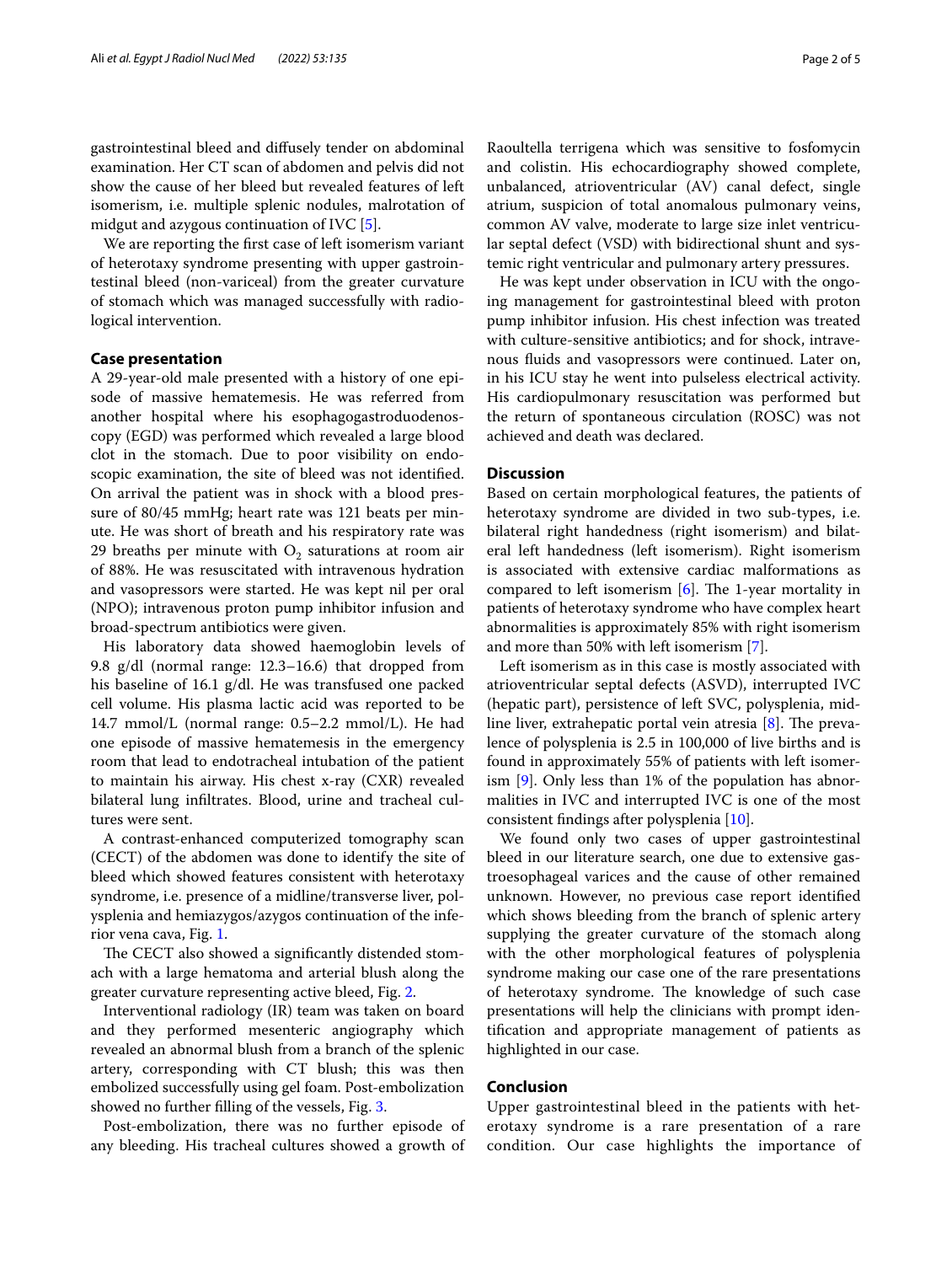

<span id="page-2-0"></span>



<span id="page-2-1"></span>**Fig. 2** Contrast-enhanced CT (CECT) to identify any area of active bleeding. **A** Axial section of CECT arterial phase, showing a liner hyperdensity along gastro-splenic ligament (white arrowhead). **B** Axial section from CECT portal venous phase showing increasing linear hyperdensity along gastro-splenic ligament (black arrowhead) representing active bleeding. The stomach is signifcantly distended with high-density content representing blood clots (white asterisk). Two small-sized splenules are seen (black asterisks) instead of one parent spleen representing polysplenia which is an additional feature of heterotaxy syndrome with left isomerism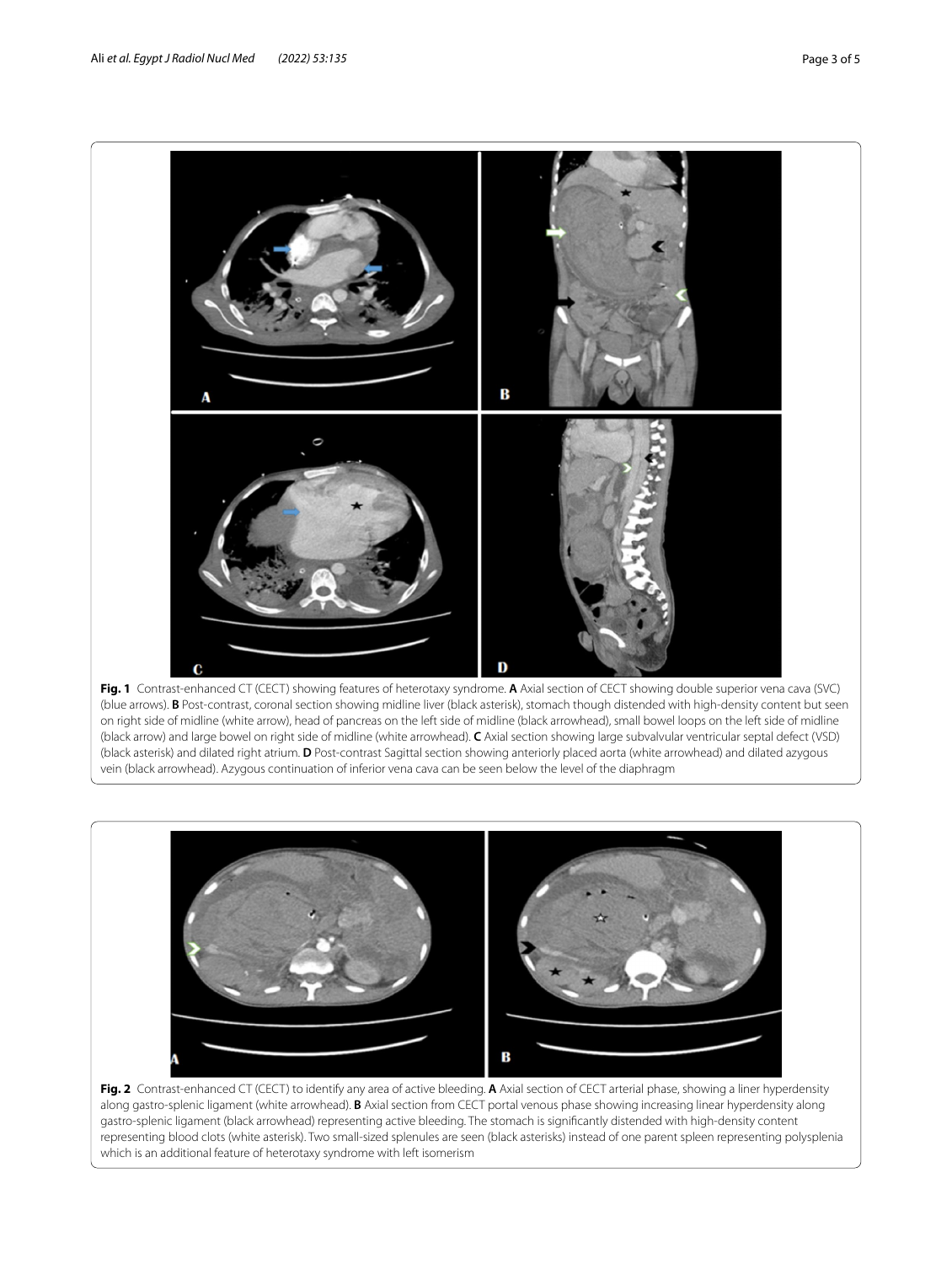

<span id="page-3-5"></span>in right upper quadrant along splenic artery small branches. These bleeding branches were embolized using Gelfoam embolic. **B** Post-embolization run shows no residual abnormal vascular blush. Faintly visualized deposited Gelfoam can be seen in those areas (black arrowheads)

diagnostic and interventional radiology in diagnosing such patients and identifying the site of bleed especially where endoscopic visualization is not possible and managing the bleeding efficiently.

#### **Abbreviations**

EGD: Esophagogastroduodenoscopy; AVSD: Atrioventricular septal defect; VSD: Ventricular septal defect; AV: Atrioventricular; ROSC: Return of spontaneous circulation; ICU: Intensive care unit; NPO: Nil per oral; CECT: Contrastenhanced computed tomography; MRV: Magnetic resonance venography; SVC: Superior vena cava; IVC: Inferior vena cava; CXR: Chest x-ray.

#### **Acknowledgements**

Not applicable.

#### **Author contributions**

MA conceptualized and worked in drafting. NK investigated the data. JS edited the fgures. SZS and AR helped in drafting of the manuscript. All authors read and approved the fnal manuscript. All the authors have agreed to be personally accountable for the author's own contributions.

#### **Funding**

No funding was obtained for this study.

#### **Availability of data and materials**

Data sharing is not applicable to this article as no datasets were generated or analysed during the current study.

## **Declarations**

#### **Ethics approval and consent to participate**

The manuscript has got an ethical review exemption from the Ethical review committee of our hospital as case reports are exempted from review according to our ERC's policy; written informed consent to participate has been obtained from patients Father.

#### **Consent for publication**

Written informed consent obtained from patients Father for publication of the case report with the attached images. A copy of the written consent is available for review if needed.

#### **Competing interests**

The authors declare that they have no competing interests.

#### **Author details**

<sup>1</sup> Section of Gastroenterology, Department of Medicine, Aga Khan University Hospital, Karachi, Pakistan. <sup>2</sup> Department of Radiology, Aga Khan University Hospital, Karachi, Pakistan.

Received: 11 April 2022 Accepted: 9 June 2022 Published online: 14 June 2022

#### **References**

- <span id="page-3-0"></span>Lagrotta G, Moises M (2020) Heterotaxy polysplenia syndrome in adulthood: focused review and a case report. Cureus. [https://doi.org/10.](https://doi.org/10.7759/cureus.6822) [7759/cureus.6822](https://doi.org/10.7759/cureus.6822)
- <span id="page-3-1"></span>2. Conditions G (2022) Heterotaxy syndrome: MedlinePlus genetics. Medlineplus.gov. [https://medlineplus.gov/genetics/condition/heter](https://medlineplus.gov/genetics/condition/heterotaxy-syndrome/) [otaxy-syndrome/.](https://medlineplus.gov/genetics/condition/heterotaxy-syndrome/) Accessed 31 May 2022
- <span id="page-3-2"></span>3. Berg C, Geipel A, Kamil D, Knüppel M, Breuer J, Krapp M et al (2005) The syndrome of left isomerism. J Ultrasound Med 24(7):921–931. [https://](https://doi.org/10.7863/jum.2005.24.7.921) [doi.org/10.7863/jum.2005.24.7.921](https://doi.org/10.7863/jum.2005.24.7.921)
- <span id="page-3-3"></span>4. Rahmani M, Salahshour F, Taslimi R, Borhani A, Kianoush S (2016) Extensive gastroesophageal varices in a non-cirrhotic female with left isomerism: a case report and literature review. Iran J Radiol. [https://doi.](https://doi.org/10.5812/iranjradiol.34656) [org/10.5812/iranjradiol.34656](https://doi.org/10.5812/iranjradiol.34656) (**In Press**)
- <span id="page-3-4"></span>5. Donnelly A Left sided heterotaxy syndrome (polysplenia). Case study, Radiopaedia.org. <https://doi.org/10.53347/rID-89399>. Accessed 31 May 2022
- <span id="page-3-6"></span>6. Shiraishi I, Ichikawa H (2012) Human heterotaxy syndrome. Circ J 76(9):2066–2075. <https://doi.org/10.1253/circj.cj-12-0957>
- <span id="page-3-7"></span>7. Kim S (2011) Heterotaxy syndrome. Korean Circ J 41(5):227. [https://doi.](https://doi.org/10.4070/kcj.2011.41.5.227) [org/10.4070/kcj.2011.41.5.227](https://doi.org/10.4070/kcj.2011.41.5.227)
- <span id="page-3-8"></span>8. Cohen M, Anderson R, Cohen M, Atz A, Fogel M, Gruber P et al (2007) Controversies, genetics, diagnostic assessment, and outcomes relating to the heterotaxy syndrome. Cardiol Young 17(S4):29–43. [https://doi.](https://doi.org/10.1017/s104795110700114x) [org/10.1017/s104795110700114x](https://doi.org/10.1017/s104795110700114x)
- <span id="page-3-9"></span>Wolla C, Hlavacek A, Schoepf U, Bucher A, Chowdhury S (2013) Cardiovascular manifestations of heterotaxy and related situs abnormalities assessed with CT angiography. J Cardiovasc Comput Tomogr 7(6):408–416.<https://doi.org/10.1016/j.jcct.2013.11.008>